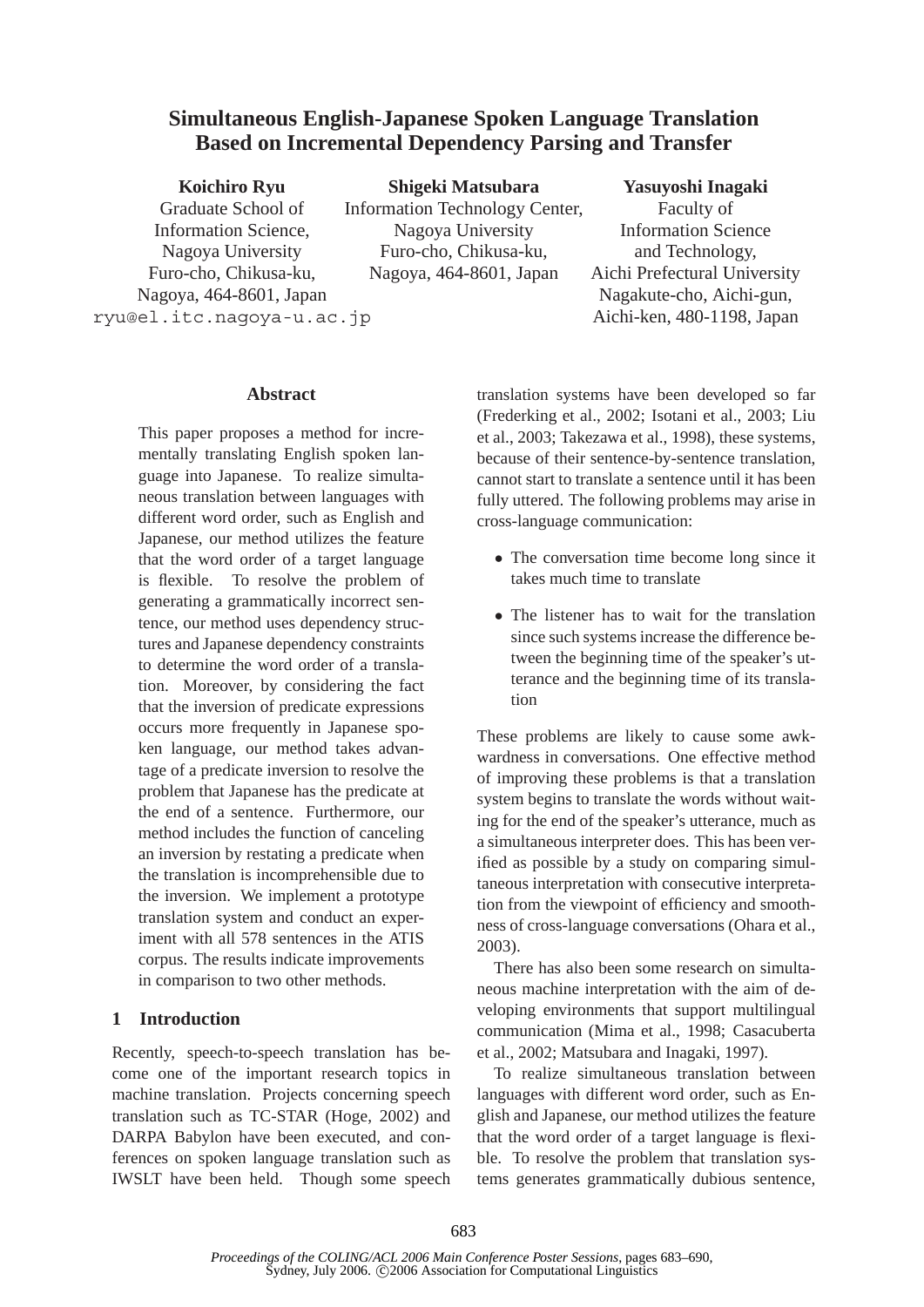our method utilizes dependency structures and Japanese dependency constraints to determine the word order of a translation. Moreover, by considering the fact that the inversion of predicate expressions occurs more frequently in Japanese spoken language, our method employs predicate inversion to resolve the problem that Japanese has the predicate at the end of the sentence. Furthermore, our method features the function of canceling an inversion by restating a predicate when the translation is incomprehensible due to the inversion. In the research described in this paper, we implement a prototype translation system, and to evaluate it, we conduct an experiment with all 578 sentences in the ATIS corpus.

This paper is organized as follows: Section 2 discusses an important problem in English-Japanese simultaneous translation and explains the idea of utilizing flexible word order. Section 3 introduces our method for the generation in English-Japanese simultaneous translation, and Section 4 describes the configuration of our system. Section 5 reports the experimental results, and the paper concludes in Section 6.

## **2 Japanese in Simultaneous English-Japanese Translation**

In this section, we describe the problem of the difference of word order between English and Japanese in incremental English-Japanese translation. In addition, we outline an approach of simultaneous machine translation utilizing linguistic phenomena, flexible word order, and inversion, characterizing Japanese speech.

## **2.1 Difference of Word Order between English and Japanese**

Let us consider the following English:

(E1) I want to fly from San Francisco to Denver next Monday.

The standard Japanese for (E1) is

(J1) raishu-no (*'next'*) getsuyobi-ni (*'Monday'*) San Francisco-kara (*'from'*) Denver-he (*'to'*) tobi-tai-to omoi-masu (*'want to fly'*).

Figure 1 shows the output timing when the translation is generated as incrementally as possible in consideration of the word alignments between (E1) and (J1). In Fig. 1, the flow of time is shown from top to bottom. In this study, we assume that the system translates input words chunk-bychunk. We define a simple noun phrase (e.g. San

| Input         | Output                                     |
|---------------|--------------------------------------------|
|               |                                            |
| want to fly   |                                            |
| from          |                                            |
| San Francisco |                                            |
| to            |                                            |
| Denver        |                                            |
| next Monday   | raishu-no ('next') getsuyobi-ni ('Monday') |
|               | San Francisco kara ('from')                |
|               | Denver-he ('to')                           |
|               | tobi-tai-to omoi-masu ('want to fly')      |

Figure 1: The output timing of the translation (J1)

| Input         | Output                                                 |
|---------------|--------------------------------------------------------|
|               |                                                        |
| want to fly   |                                                        |
| from          |                                                        |
| San Francisco | San Francisco kara ('from')                            |
| to            |                                                        |
| Denver        | Denver-he ('to') tobi-tai-to omoi-masu ('want to fly') |
| next Monday   | raishu-no ('next') getsuyobi-ni ('Monday')             |

Figure 2: The output timing of the translation (J2)

raishum (1976)<br>
San Fransec-kara (*from*)<br>
Denverthe (160)<br>
Denverthe (160)<br>
Denverthe (160)<br>
Denverthe (160)<br>
Denverthe (160)<br>
Tobl-lai-to ome-masu (*wantto fy*)<br>
2001<br>
San Fransisco-kara (*from'*)<br>
Denverthe ('fo') tobl-Denwer-he ('to')<br>Denwer-he ('to')<br>Denwer-he ('to')<br>Unbi-lai-lo omoi-masu ('wan)<br>Unbi-lai-lo omoi-masu ('wan)<br>Unbi-lai-lo omoi-masu ('wan)<br>San Francisco-kara ('from')<br>Denwer-he ('to') tobi-lai-to creashu-no ('next') getsuy San Francisco-k<br>
Denver-he (to)<br>
Denver-he (to)<br>
Denver-he (to)<br>
The constant-no (thex<br>
Denver-he (to)<br>
Dultput tim<br>
Nure and n<br>
Dultput tim<br>
Nure and n<br>
(There is "n<br>
Dultput tim<br>
Nure and n<br>
Dultput tim<br>
Nure and n<br>
Dult San Francisco-kara ("*tomi*")<br>
Dutput timing of the t<br> **Output**<br>
San Francisco-kara ("*tom*")<br>
Denver-he ("*to*") tobi-tai-to omoi-mashu-no ("*next* 1) getsuyobl-ni("*t*<br> *rashu-no* ("*next* Mondar)<br>
(") and each other wo The 1: The Input<br>
Input<br>
Input<br>
Input<br>
Input<br>
Input<br>
Input<br>
Input<br>
Input<br>
Input<br>
Input<br>
Input<br>
Input<br>
Input<br>
Infus<br>
Denver<br>
Inext Monday<br>
IITE 2: Theories Monday<br>
IITE 2: Theories And India<br>
Into "raisl<br>
Inco (Eshu-no {all Institute to the first the theory of the same controlled the same of the same of the same of the same of the same of the same of the same of the same of the same of the same of the same of the same of the same of the same from<br>San Franco<br>San Franco<br>Denwer<br>Denwer<br>Denwer<br>Manak Monc<br>Manak Monc<br>Manak Monc<br>Manak Monc<br>Denwer<br>Inter 2:<br>Inter Denwer<br>Inter 2:<br>Inter Penwer<br>Inter 2:<br>Inter Penwer<br>Inter 2:<br>Inter Pance I<br>Shu-no until flav<br>Denwer<br>Inter Pan santo Den Mexico Den Montan (J. Warren Montan de de de la de de la de de la de la de la de la de la de la de la de la de la de la de la de la de la de la de la de la de la de la de la de la de la de la de la de la de la de to<br>Denver<br>Inext Monday<br>Internat Monday<br>Internation of the Monday<br>Theory and Handberg Content<br>Internation of Denver<br>Internation of Transland (J1), and<br>Internation of Transland<br>Internation of CE1).<br>Utilizing Japane<br>Internati to The Marine of the Marine of Marine of Marine of Marine of Marine of Marine of Marine of Marine of Marine of Marine of Marine of Marine of Marine of Marine of Marine of Marine of Marine of Marine of Marine of Marine of Mari next Control (Monday) raistance (Monday), a<br>next Consept (Monday), a<br>vert of thy) and each other word (e.,<br>i.e.,<br>as a chunk. There is "raishu-no getsure of (e.,<br>to to "raishu-no getsuyobi-ni" at the ence (E1). Thus, the s I from<br>San Francio<br>San Francio<br>Denver<br>mext Monc<br>mext Monc<br>mext Monc<br>IP Denver<br>IP 2:<br>Cisco, want as a ch<br>Xt Monc<br>Trance (J1), is "rance if<br>shu-non untial flav<br>mese Eundam bec<br>Monc IP Dapa<br>san IP dam bec<br>slation orde<br>slation o san to Demart Ire Icis. Was a controlled a controlled a controlled a controlled a controlled a controlled a controlled a controlled a controlled a controlled a controlled a controlled a controlled a controlled a controlled Denote the following of the translation of the translation cisisco, Denver and next Monday), a pred want to fly) and each other word (e.g. I, f a want to fly) and each other word (e.g. I, f a s a chunk. There is "raishu-n Norward (16) Denver-he (16) Changes The Cast Monday<br>
The New Monday<br>
Transformer (16) Transformer (Trent') getsuyots<br>
IFC 2: The Output timing of<br>
IFC 2: The Output timing of<br>
IFC 2: The Output timing of<br>
IFC 2: The Output da uruci as xi(to eshint as computed as derived as computed as derived as derived d Francisco, Denver and next Monday), a predicate (e.g. want to fly) and each other word (e.g. I, from, to) as a chunk. There is "raishu-no getsuyobi-ni" (*'next Monday'*) at the beginning of the translation (J1), and there is "next Monday" corresponding to "raishu-no getsuyobi-ni" at the end of the sentence (E1). Thus, the system cannot output "raishu-no getsuyobi-ni" and its following translation until the whole sentence is uttered. This is a fatal flaw in incremental English-Japanese translation because there exists an essential difference between English and Japanese in the word order. It is fundamentally impossible to cancel these problems as long as we assume (J1) to be the translation of (E1).

## **2.2 Utilizing Flexible Word Order in Japanese**

Japanese is a language with a relatively flexible word order. Thus, it is possible that a Japanese translation can be accepted even if it keeps the word order of an English sentence. Let us consider the following Japanese:

(J2) San Francisco-kara (*'from'*) Denver-he (*'to'*) tobi-tai-to omoi-masu (*'want to fly'*) raishu-no (*'next'*) getsuyobi-ni (*'Monday'*).

(J2) can be accepted as the translation of the sentence (E1) and still keep the word order as close as possible to the sentence (E1). Figure 2 shows the output timing when the translation is generated as incrementally as possible in consideration of the word alignments between (E1) and (J2). The figure demonstrates that a translation system might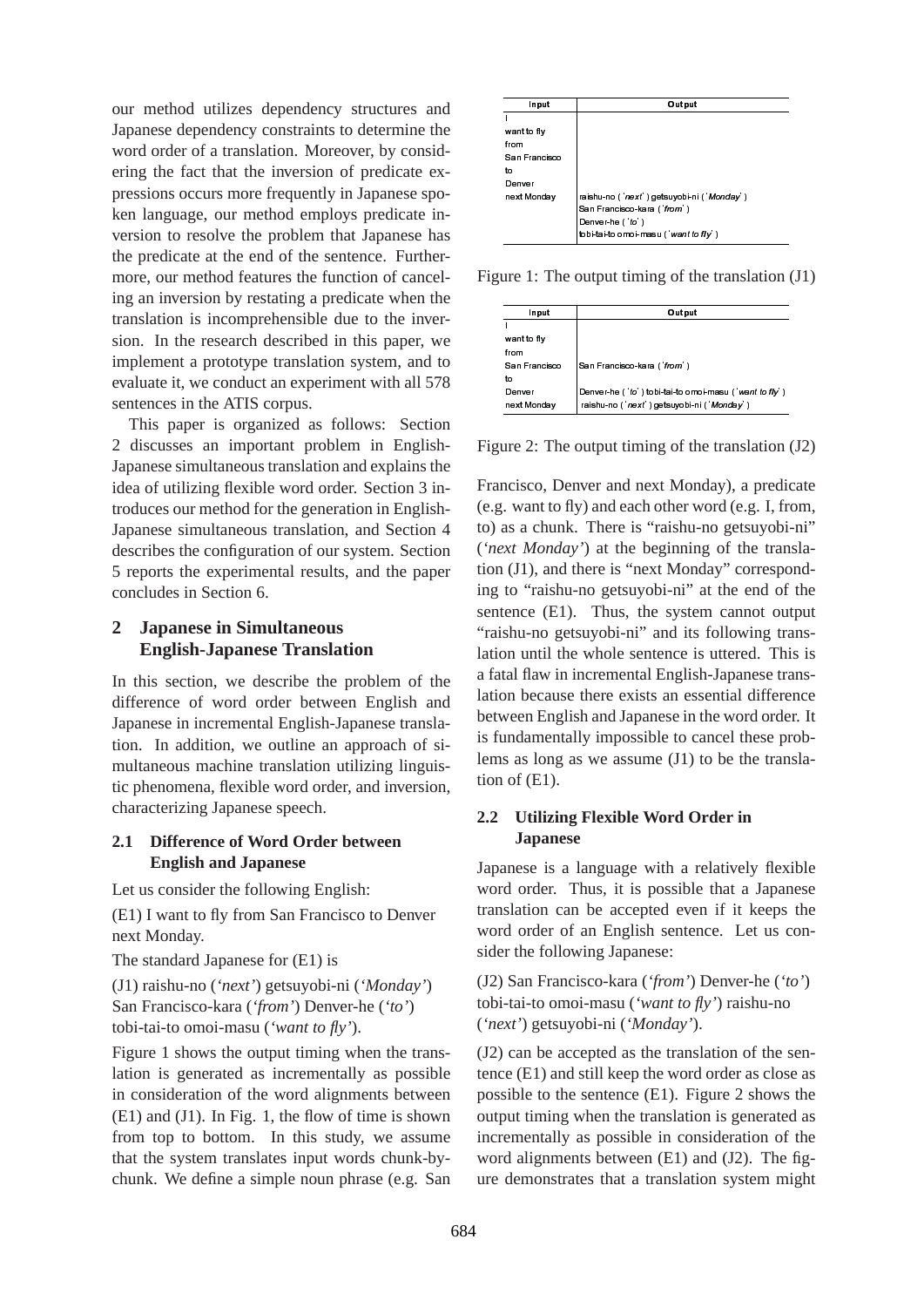be able to output "San Francisco -kara (*'from'*)" when "San Francisco" is input and "Denver-he (*'to'*) tobi-tai-to omoi-masu (*'want to fly'*)" when "Denver" is input. If a translation system outputs the sentence (J2) as the translation of the sentence (E1), the system can translate it incrementally. The translation (J2) is not necessarily an ideal translation because its word order differs from that of the standard translation and it has an inverted sentence structure. However the translation (J2) can be easily understood due to the high flexibility of word order in Japanese. Moreover, in spoken language machine translation, the high degree of incrementality is preferred to that of quality. Therefore, our study positively utilizes flexible word order and inversion to realize incremental English-Japanese translation while keeping the translation quality acceptable.

## **3 Japanese Generation based on Dependency Structure**

When an English-Japanese translation system incrementally translates an input sentence by utilizing flexible word order and inversion, it is possible that the system will generate a grammatically incorrect Japanese sentence. Therefore, it is necessary for the system to generate the translation while maintaining the translation quality at an acceptable level as a correct Japanese sentence. In this section, we describe how to generate an English-Japanese translation that retains the word order of the input sentence as much as possible while keeping the quality acceptable.

## **3.1 Dependency Grammar in English and Japanese**

Dependency grammar illustrates the syntactic structure of a sentence by linking individual words. In each link, modifiers (dependents) are connected to the word that they modify (head). In Japanese, the dependency structure is usually defined in terms of the relation between phrasal units called *bunsetsu*<sup>1</sup>. The Japanese dependency relations are satisfied with the following constraints (Kurohashi and Nagao, 1997):

- No dependency is directed from right to left.
- Dependencies do not cross each other.



Figure 3: The dependency structures of translation (J1)



Figure 4: The dependency structures of translation (J2)

• Each bunsetsu, except the last one, depends on only one bunsetsu.

The translation (J1) is satisfied with these constraints as shown in Fig. 3. A sentence satisfying these constraints is deemed grammatically correct sentence in Japanese. To meet this requirement, our method parses the dependency relations between input chunks and generates a translation satisfying Japanese dependency constraints.

#### **3.2 Inversion**

Castination (Fastination Castination Castination (Fastination (Fastination 1) (We find the station of  $\frac{\text{mmin}}{\text{bound}}$   $\frac{\text{mmin}}{\text{bound}}$   $\frac{\text{mmin}}{\text{bound}}$   $\frac{\text{mmin}}{\text{bound}}$   $\frac{\text{mmin}}{\text{bound}}$  . The dependency structures of translat (next) The dependency structures of translation<br>
(next) The dependency structures of translation<br>
(next) (was in the contract to fluid (next) (was in the contract to fluid) (was in the contract of translation (J1) is sati  $(3\pi\omega)$   $\epsilon_{\text{B}}$  ( $\infty$  (wathof)  $\epsilon_{\text{S}}$  (wathof)  $\epsilon_{\text{S}}$  (wathof)  $\epsilon_{\text{S}}$  (wathof) aging the condition (J1) is satisfied with these comonly one bunsetsu, except the last one, dependently and shown in Fig. 3. : The dependency structures of translation<br>
bumsetsu, except the last one, degly one bumsetsu.<br>
lation (J1) is satisfied with these<br>
s shown in Fig. 3. A sentence<br>
ee constraints is deemed grammat<br>
netence in Japanese. To In this paper, we call the dependency relations heading from right to left "inversions". Inversions occur more frequently in spontaneous speech than in written text in Japanese. That is to say, there are some sentences in Japanese spoken language that do not satisfy the constraint mentioned above. Translation (J2) does not satisfy this constraint, as shown in Fig. 4. We investigated the inversions using the CIAIR corpus (Ohno et al., 2003) and found the following features:

- **Feature 1** 92.2% of the inversions are that the head bunsetsu of the dependency relation is a predicate. (predicate inversion)
- **Feature 2** The more the number of dependency relations that depend on a predicate increases, the more the frequency of predicate inversions increases.
- **Feature 3** There are not three or more inversions in a sentence.

From Feature 1, our method utilizes a predicate inversion to retain the word order of an input sentence. It also generates a predicate when the number of dependency relations that depend on a predicate exceeds the constant  $R$  (from Feature 2). If there are three or more inversions in the translation, the system cancels an inversion by restating a predicate (from Feature 3).

<sup>&</sup>lt;sup>1</sup>A *bunsetsu* is one of the linguistic units in Japanese, and roughly corresponds to a basic phrase in English. A bunsetsu consists of one independent word and more than zero ancillary words. A dependency is a modification relation between two bunsetsus.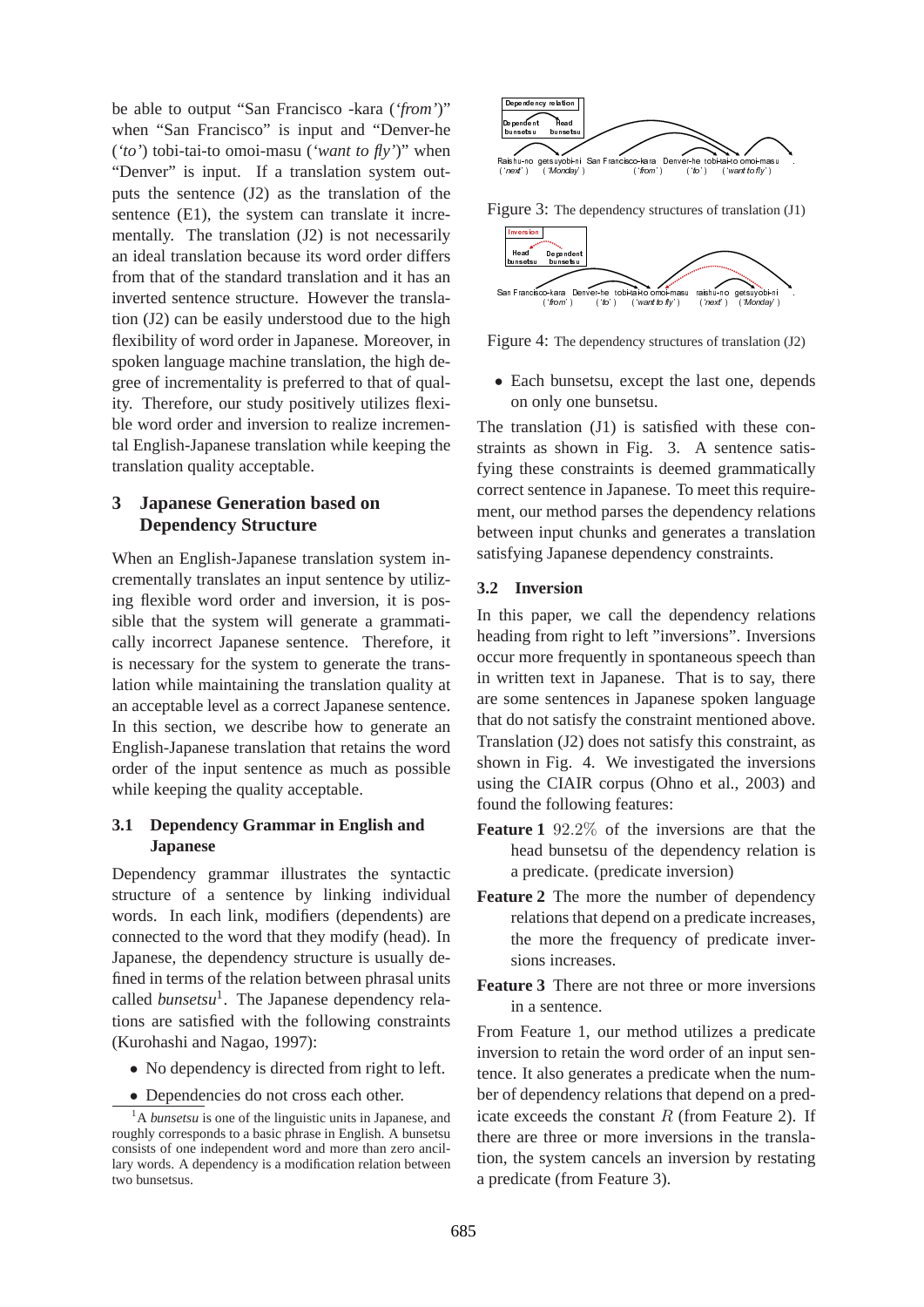

Figure 5: Configuration of our system

#### **4 System Configuration**

Insulation Contraction of the contraction of the contraction of the contraction of the contraction of the contraction of the contraction of the contraction of the contraction of the contraction of the contraction of the co on<br>
on<br>
on<br>
urat uglis<br>
y. Il padd translatic outputs<br>
interactions is interacted<br>
Dush phrune the eed<br>
behavior of the phrune eed<br>
behavior of phrune the eed<br>
behavior of phrune the Giner of phrune the Giner of phrune of **Example a Change and Change and Change and Change and Change and Change and Change and Change and Change and Change and Change and Change and Change and Change and Change and Chan Example 18**<br> **Chunching Chunking Chunking Contracts**<br> **Chunking Chunking Chunking Chunking Chunking Chunking Chunking Chunking Chunking Chunking Chunking Chunking Chunking Chunking Chunking Chunking Chunking Chunking Chun Example 1**<br>
<u>Into dependency</u><br>
Intertigration transfer<br>
Intertigration transfer<br>
Intertigration transfer<br>
Intertigration transfer<br>
Intertigration of control<br>
Intertigration of control<br>
Intertigration of the distribution o Transfer **Examples Examples**<br> **Examples Examples**<br> **Examples Examples**<br> **Examples Examples**<br> **Examples Examples**<br> **Examples Examples**<br> **Examples Examples**<br> **Examples Examples**<br> **Examples Examples And Figure 1**<br> **Examples A Exicon transfer**<br> **Exicon transfer**<br> **Exicon transfer**<br> **Exicon transfer**<br> **Exicon transfer**<br> **Exicon transfer**<br> **Exicon transfer**<br> **Exicon transfer**<br> **Exicon transfer**<br> **Exicon transferrer**<br> **Exicon transferrer into the** article translation<br>
article translation<br>
word order of the monstration<br>
action of figuration<br>
figuration of tion<br>
figuration<br>
English ally. It<br>
tal pars<br>
the transfer of reduced the translation<br>
is input to fly is input t **Product changed and contained and contained and contained and contained and contained and contained and contained and contained and contained and contained and contained and contained and contained and contained and conta Example 1**<br> **Example 1**<br> **Example 1**<br> **Example 1**<br> **Example 1**<br> **Cutput**<br> **Example 1**<br> **Cutput**<br> **Example 1**<br> **Example 1**<br> **Example 1**<br> **Example 1**<br> **Example 1**<br> **Example 1**<br> **Example 1**<br> **Example 1**<br> **Example 1**<br> **Exampl Determine to the Control**<br> **Determine Surfation**<br> **Configuration**<br> **Configuration**<br> **Configuration**<br> **Configuration**<br> **Configuration**<br> **Configuration**<br> **Configuration**<br> **Configuration**<br> **Configuration**<br> **Configuration**<br> Figure 5 shows the configuration of our system. The system translates an English speech transcript into Japanese incrementally. It is composed of three modules: incremental parsing, transfer and generation. In the parsing module the parser determines the English dependency structure for input words incrementally. In the transfer module, structure and lexicon transfer rules transform the English dependency structure into the Japanese case structure. As for the generation module, the system judges whether the translation of each chunk can be output, and if so, outputs the translation of the chunk. Figure 6 shows the processing flow when the fragment "I want to fly from San Francisco to Denver" of 2.1 is input. In the following subsections we explain each module, referring to Fig. 6.

#### **4.1 Incremental Dependency Parsing**

First, the system performs POS tagging for input words and chunking (c.f. "Chunk" in Fig. 6).

Next, we explain how to parse the English phrase structure (c.f. "English phrase structure" in Fig. 6). When we parse the phrase structure for input words incrementally, there arises the problem of ambiguity; our method needs to determine only one parsing result at a time. To resolve this problem our system selects the phrase structure of the maximum likelihood at that time by using PCFG (Probabilistic Context-Free Grammar) rules. To resolve the problem of the processing time our system sets a cut-off value.



Figure 6: The translation flow for the fragment "I want to fly from San Francisco to Denver"

Furthermore, the system transforms the English phrase structure into an English dependency structure (c.f. "English dependency structure" in Fig. 6). The dependency structure for the sentence can be computed from the phrase structure for the input words by defining the category for each rule in CFG, called a "head child" (Collins, 1999). The head is indicated using an asterisk \* in the phrase structure of Fig. 6. In the "English phrase structure," the chunk in parentheses at each node is the head chunk of the node that is determined by the head information of the syntax rules. If the head chunk (e.g. "from") of a child node (e.g. PP(from)) differs from that of its parent node (e.g. VP(want-to-fly)), the head chunk (e.g. "from") of the child node depends on the head chunk (e.g. "want-to-fly") of the parent node. Some syntax rules are also annotated with subject and object information. Our system uses such information to add Japanese function words to the translation of the subject chunk or the object chunk in the generation module. To use a predicate inversion in the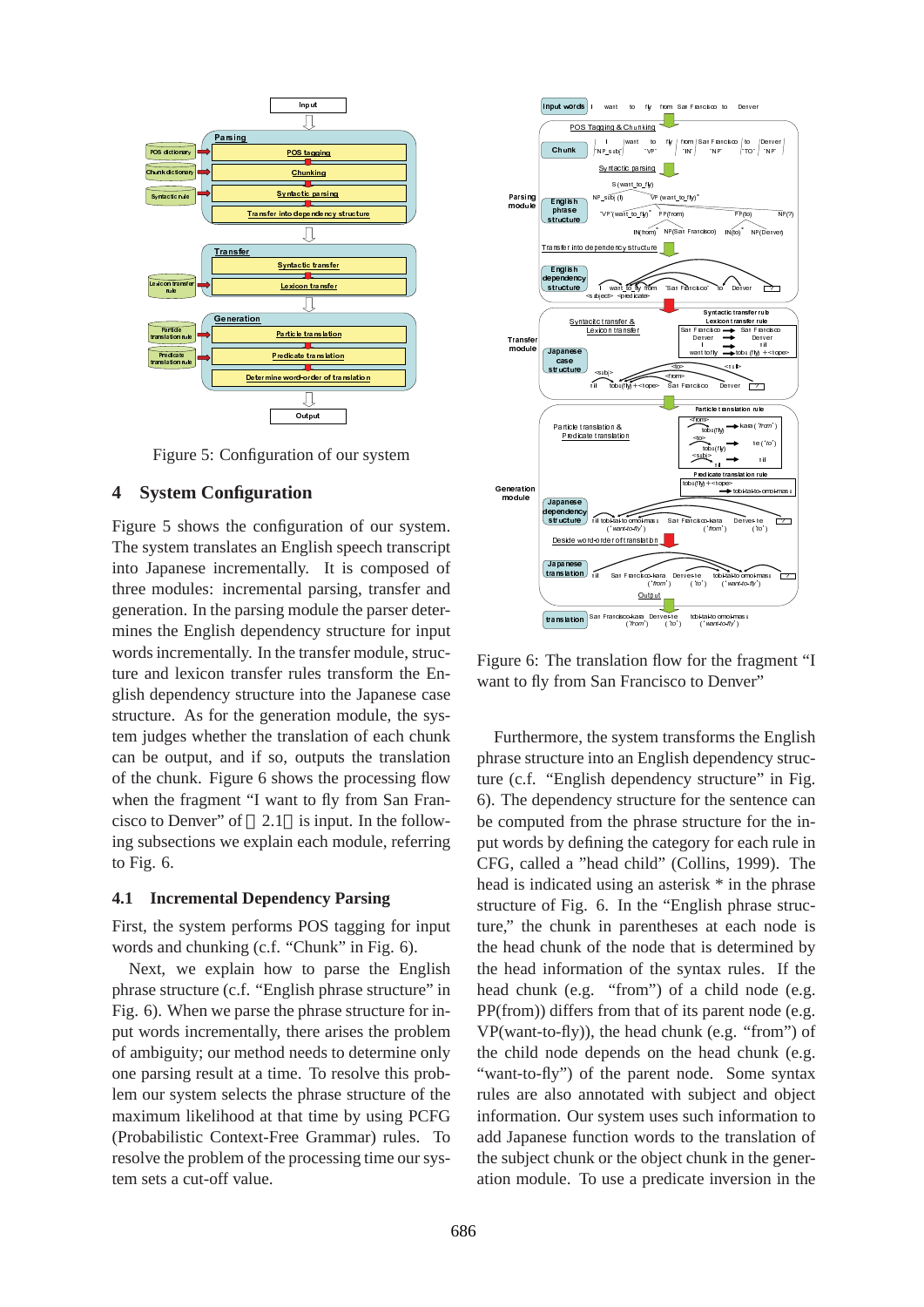generation module the system has to recognize the predicate of an input sentence. This system recognizes the chunk (e.g. "want to fly") on which the subject chunk (e.g. "I") depends as a predicate.

## **4.2 Incremental Transfer**

In the transfer module, structure and lexicon transfer rules transform the English dependency structure into the Japanese case structure ("Japanese case structure" in Fig. 6). In the structure transfer, the system adds a type of relation to each dependency relation according to the following rules.

- If the dependent chunk of a dependency relation is a subject or object (e.g. "I"), then the type of such dependency relation is "subj" or "obj".
- If a chunk A (e.g. "San Francisco") indirectly depends on another chunk B (e.g. "wantto-fly") through a preposition (e.g. "from"), then the system creates a new dependency relation where A depends on B directly, and the type of the relation is the preposition.
- The type of the other relations is "null".

In the lexicon transfer, the system transforms each English chunk into its Japanese translation.

## **4.3 Incremental Generation**

In the generation module, the system transforms the Japanese case structure into the Japanese dependency structure by translating a particle and a predicate. In attaching a particle (e.g. "kara" (from)) to the translation of a chunk (e.g. "San Francisco"), the system determines the attached particle (e.g. "kara" (from)) by particle translation rules. In translating a predicate (e.g. "want to fly"), the system translates a predicate by predicate translation rules, and outputs the translation of each chunk using the method described in Section 3.

#### **4.4 Example of Translation Process**

Figure 7 shows the processing flow for the English sentence, "I want to fly from San Francisco to Denver next Monday." In Fig. 7 the underlined words indicate that they can be output at that time.

# **5 Experiment**

# **5.1 Outline of Experiment**

To evaluate our method, we conducted a translation experiment was made as follows. We implemented the system in Java language on a 1.0-GHz PentiumM PC with 512 MB of RAM. The OS was Windows XP. The experiment used all 578 sentences in the ATIS corpus with a parse tree, in the Penn Treebank (Marcus et al. 1993). In addition, we used 533 syntax rules, which were extracted from the corpus' parse tree. The position of the head child in the grammatical rule was defined according to Collins' method (Collins, 1999).

## **5.2 Evaluation Metric**

Since an incremental translation system for spoken dialogues is required to realize a quick and informative response to support smooth communication, we evaluated the translation results of our system in terms of both simultaneity and quality.

To evaluate the translation quality of our system, each translation result of our system was assigned one of four ranks for translation quality by a human translator:

- **A (Perfect):** no problems in either information or grammar
- **B (Fair):** easy to understand but some important information is missing or it is grammatically flawed
- **C (Acceptable):** broken but understandable with effort
- **D (Nonsense):** important information has been translated incorrectly

To evaluate the simultaneity of our system, we calculated the average delay time for translating chunks using the following expression:

$$
Average \ delay \ time = \frac{\sum_{k} d_k}{n}, \tag{1}
$$

where  $d_k$  is the virtual elapsed time from inputting the kth chunk until outputting its translated chunk. (When a repetition is used,  $d_k$  is the elapsed time from inputting the kth chunk until restate its translated chunk.) The virtual elapsed time increases by one unit of time whenever a chunk is input,  $n$ is the total number of chunks in all of the test sentences.

The average delay time is effective for evaluating the simultaneity of translation. However, it is difficult to evaluate whether our system actually improves the efficiency of a conversation. To do so, we measured "the speaker' and the interpreter's utterance time." "The speaker' and the interpreter 'utterance time" runs from the start time of a speaker's utterance to the end time of its translation. We cannot actually measure actual "the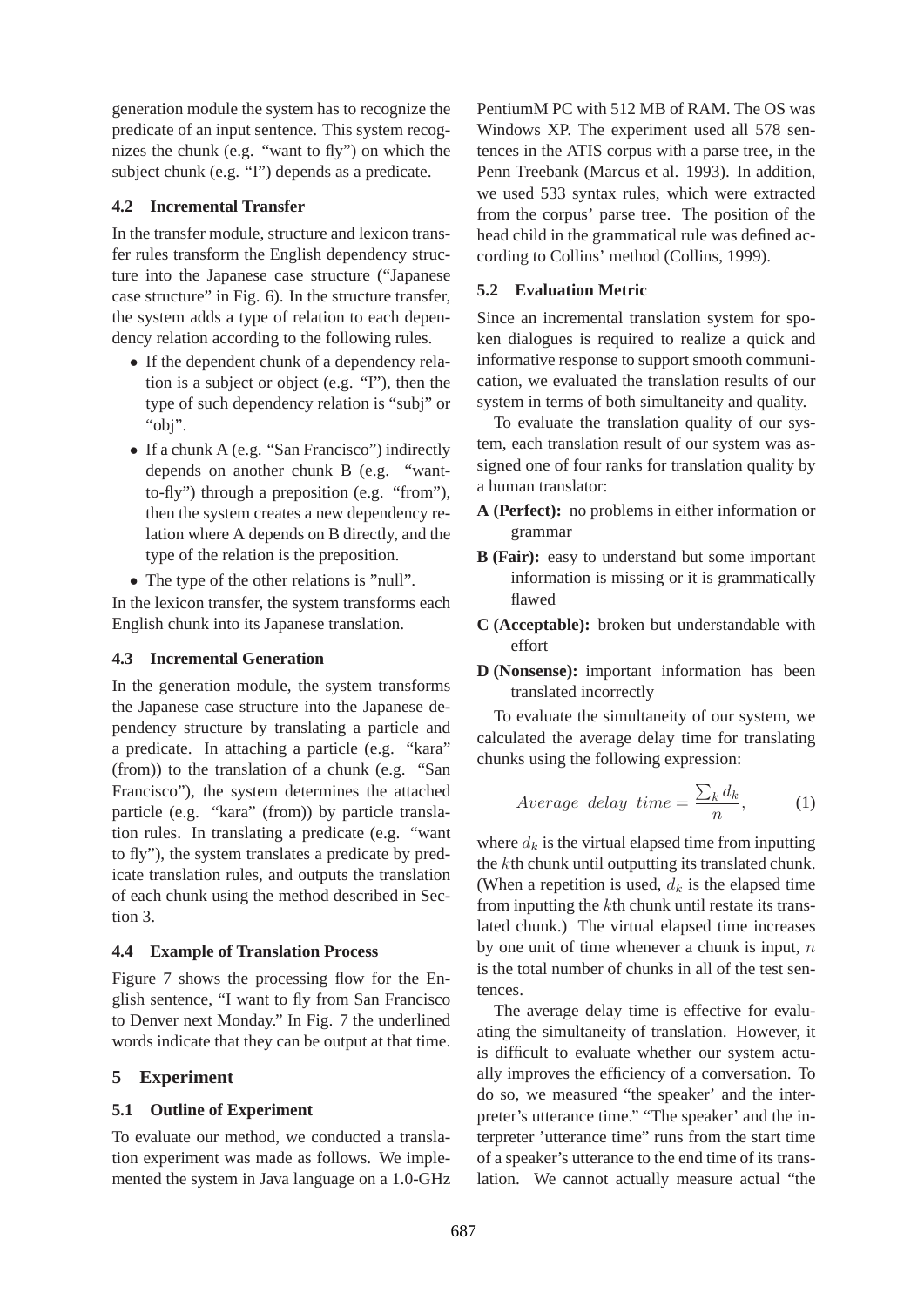|        |             | Quality     | Average     | Speaker and interpreter |                      |
|--------|-------------|-------------|-------------|-------------------------|----------------------|
| Method |             | $A + B$     | $A+B+C$     | delay time              | utterance time (sec) |
|        | $7(1.2\%)$  | 48 (8.3%)   | 92 (15.9%)  |                         |                      |
|        | $40(6.9\%)$ | 358 (61.9%) | 413 (71.5%) | 2.79                    |                      |
|        |             |             |             | 3.79                    | 6.4                  |

Table 1: Comparing our method  $(Y)$  with two other methods  $(X, Z)$ 



Figure 8: The relation between the speaker's utterance time and the time from the end time of the speaker's utterance to the end time of the translation

speaker' and the interpreter' utterance time" because our system does not include speech recognition and synthesis. Thus, the processing time of speech recognition and transfer text-to-speech synthesis is zero, and the speaker's utterance time and the interpreter's utterance time is calculated virtually by assuming that the speaker's and interpreter's utterance speed is 125 ms per mora.

#### **5.3 Experiment Results**

To evaluate the translation quality and simultaneity of our system, we compared the translation results of our method (Y) with two other methods. One method (X) translates the input chunks with no delay time. The other method (Z) translates the input chunks by waiting for the whole sentence to be input, in as consecutive translation. We could not evaluate the translation quality of the method Z because we have not implemented the method Z. And we virtually compute the delay time and the utterance time. Table 1 shows the estimation results of methods X, Y and Z. Note, however, that we virtually calculated the average delay time and the speaker's and interpreter's utterance times in method Z without translating the input sentence.

Table 1 indicates that our method Y achieved a 55.6% improvement over method X in terms of translation quality and a 1.0 improvement over method Z for the average delay time.

Figure 8 shows the relation between the speaker's utterance time and the time from the end time of the speaker's utterance to the end time of the translation. According to Fig. 8, the longer a speaker speaks, the more the system reduces the time from the end time of the speaker's utterance to the end time of the translation.

In Section 3, we explained the constant R. Table 2 shows increases in  $R$  from 0 to 4, with the results of the estimation of quality, the average delay time, the number of inverted sentences and the number of sentences with restatement. When we set the constant to  $R = 2$ , the average delay time improved by a 0.08 over that of method Y, and the translation quality did not decrease remarkably. Note, however, that method Y did not utilize any predicate inversions.

To ascertain the problem with our method, we investigated 165 sentences whose translations were assigned the level D when the system translated them by utilizing dependency constraints. According to the investigation, the system generated grammatically incorrect sentences in the following cases:

- There is an interrogative word (e.g. "what" "which") in the English sentence (64 sentences).
- There are two or more predicates in the English sentence (25 sentences).
- There is a coordinate conjunction (e.g. "and" "or") in the English sentence (21 sentences).

Other cases of decreases in the translation quality occurred when a English sentence was ill-formed or when the system fails to parse.

#### **6 Conclusion**

In this paper, we have proposed a method for incrementally translating English spoken language into Japanese. To realize simultaneous translation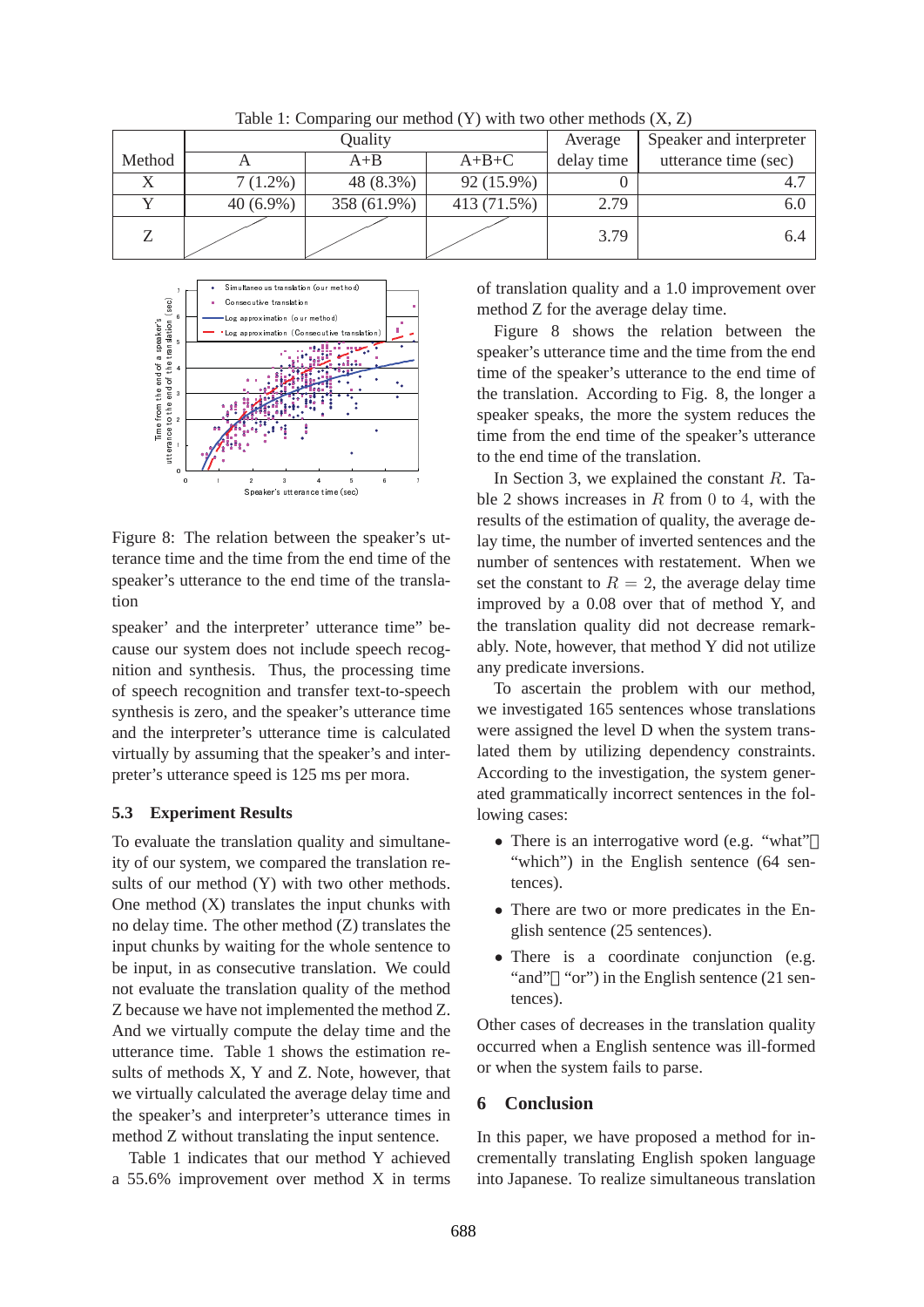|                | Quality     |               |             | Average    | Sentences      | Sentences        |
|----------------|-------------|---------------|-------------|------------|----------------|------------------|
| R              |             | $A + B$       | $A+B+C$     | delay time | with inversion | with restatement |
|                | $8(1.4\%)$  | 152 (26.3%)   | 363 (62.8%) | 2.51       | 324            | 27               |
|                | 14 (2.4%)   | $174(30.1\%)$ | 364 (63.0%) | 2.53       | 289            | 29               |
| $\overline{2}$ | $36(6.2\%)$ | 306 (52.9%)   | 396 (68.5%) | 2.71       | 73             |                  |
| 3              | 39 (6.7%)   | 344 (59.5%)   | 412 (71.3%) | 2.79       | 28             |                  |
| $\overline{4}$ | $40(7.0\%)$ | 358 (61.9%)   | 412 (71.3%) | 2.79       | 2              |                  |

Table 2: The results of each R ( $0 \le R \le 4$ )

our method utilizes the feature that word order is flexible in Japanese, and determines the word order of a translation based on dependency structures and Japanese dependency constraints. Moreover, our method employs predicate inversion and repetition to resolve the problem that Japanese has a predicate at the end of a sentence. We implemented a prototype system and conducted an experiment with 578 sentences in the ATIS corpus. We evaluated the translation results of our system in terms of quality and simultaneity, confirming that our method achieved a 55.6% improvement over the method of translating by retaining the word order of an original with respect to translation quality, and a 1.0 improvement over the method of consecutive translation regarding average delay time.

#### **Acknoledgments**

The authors would like to thank Prof. Dr. Toshiki Sakabe. They also thank Yoshiyuki Watanabe, Atsushi Mizuno and translator Sachiko Waki for their contribution to our study.

# **References**

- F. Casacuberta, E. Vidal and J. M. Vilar. 2002. Architectures for speech-to-speech translation using finite-state models, *Proceedings of Workshop on Speech-to-Speech Translation: Algorithms and System*, pages 39-44.
- M. Collins. 1999. Head-Driven Statistical Models for Natural Language Parsing, *Ph.D. Thesis, University of Pennsylvania*,
- R. Frederking, A. Blackk, R. Brow, J. Moody, and E. Stein-brecher, 2002. Field Testing the Tongues Speech-to-Speech Machin Translation System, *Proceedings of the 3rd International Conference on Language Resources and Evaluation(LREC-2002)* pages 160-164.
- H. Hoge. 2002. Project Proposal TC-STAR: Make Speech to Speech Translation Real, *Proceedings of the 3rd International Conference on Language Resources and Evaluation(LREC-2002)*, pages 136- 141.
- R. Isotani, K. Yamada, S. Ando, K. Hanazawa, S. Ishikawa and K. Iso. 2003. Speech-to-Speech Translation Software PDAs for Travel Conversation, *NEC Research and Development, 44, No.2* pages 197- 202.
- S. Kurohashi and M. Nagao. 1997. Building a Japanese Parsed Corpus while Improving the Parsing System, *Proceedings of 4th Natural Language Processing Pacific Rim Symposium*, pages 451-456.
- F. Liu, Y. Gao, L. Gu and M. Picheny. 2003. Noise Robustness in Speech to Speech Translation, *IBM Tech Report RC22874*.
- M. P. Marcus, B. Santorini and M. A. Marcinkiewicz. 1993. Building a large annotated corpus of English: the Penn Treebank, *Computational Linguistics*, 19(2):310-330.
- S. Matsubara and Y. Inagaki. 1997. Incremental Transfer in English-Japanese Machine Translation, *IE-ICE Transactions on Information and Systems*, (11):1122-1129.
- H. Mima, H. Iida and O. Furuse. 1998. Simultaneous Interpretation Utilizing Example-based Incremental Transfer, *Proceedings of 17th International Conference on Computational Linguistics and 36th Annual Meeting of Association for Computational Linguistics*, pages 855-861.
- M. Ohara, S. Matsubara, K. Ryu, N. Kawaguchi and Y. Inagaki. 2003. Temporal Features of Cross-Lingual Communication Mediated by Simultaneous Interpreting: An Analysis of Parallel Translation Corpus in Comparison to Consecutive Interpreting, *The Journal of the Japan Association for Interpretation Studies* pages 35-53.
- T. Ohno, S. Matsubrara, N. Kawaguchi and Y. Inagaki. 2003. Spiral Construction of Syntactically Annotated Spoken Language Corpus, *Proceedings of 2003 IEEE International Conference on Natural Language Processing and Knowledge Engineering*, pages 477-483.
- T. Takezawa, T. Morimoto, Y. Sagisaka, N. Campbell, H. Iida, F. Sugaya, A. Yokoo and S. Yamamoto. 1998. A Japanese-to-English Speech Translation System:ATR-MATRIX, *Proceedings of 5th International Conference on Spoken Language Processing*, pages 957-960.